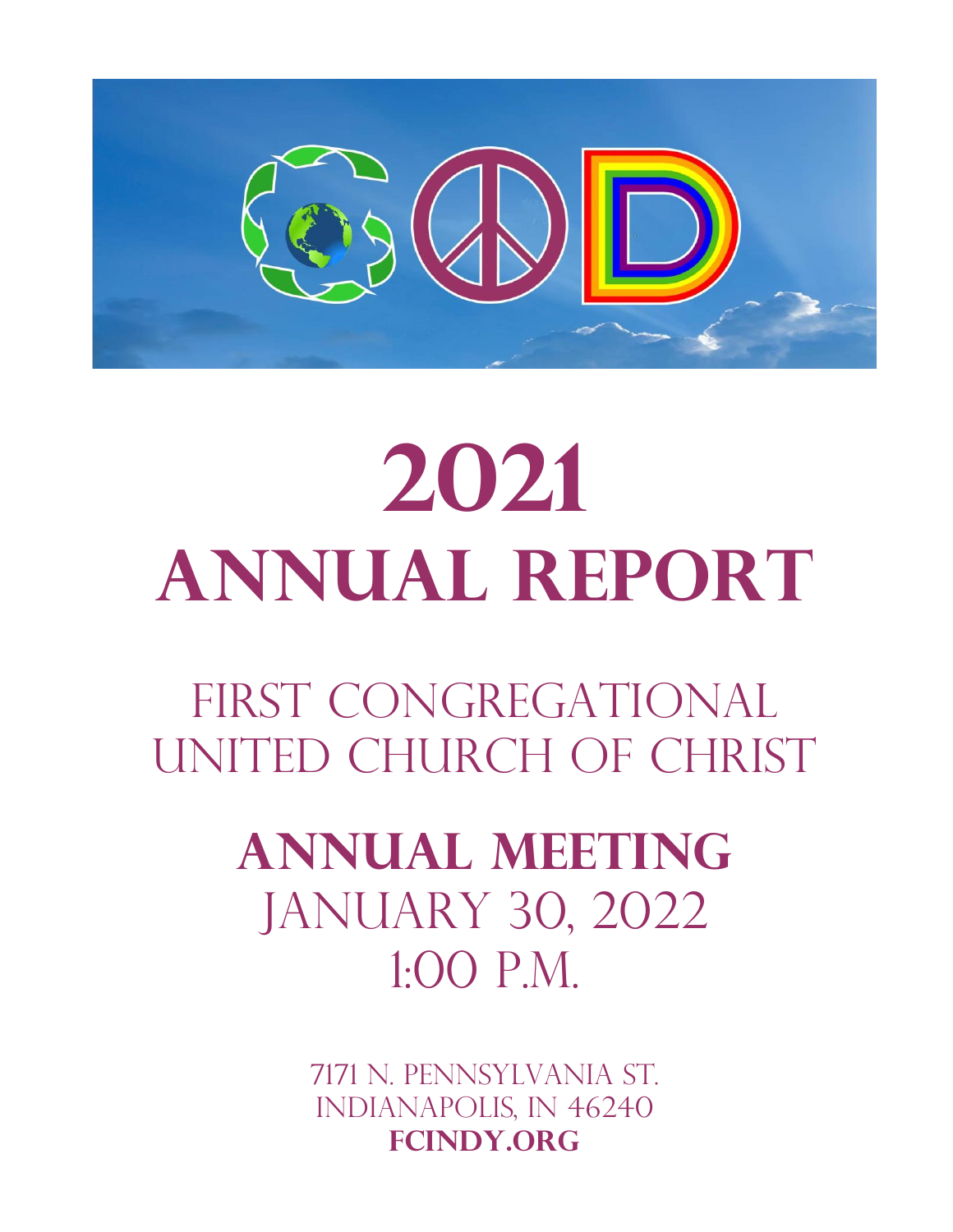| Page      | <b>Contents</b>                                              | <b>Description</b>                                          |
|-----------|--------------------------------------------------------------|-------------------------------------------------------------|
|           | Agenda for 1/30/2022                                         | <b>Annual Meeting Agenda</b>                                |
| $2 - 5$   | Minutes of Annual meeting on<br>1/31/2021                    | For approval by Congregation                                |
| $6 - 7$   | Minutes from Special Congregational<br>Meeting on $3/7/2021$ | For approval by Congregation                                |
| $8-9$     | <b>Our Pastor</b>                                            | <b>Message from Pastor Sarah</b>                            |
| $10 - 11$ | <b>Senior Councilor</b>                                      | View from the Council -                                     |
|           |                                                              | <b>Leadership Group</b>                                     |
| 12        | Clerk                                                        | <b>Membership Numbers</b>                                   |
|           | <b>COMMITTEES, BOARDS,</b>                                   |                                                             |
|           | <b>AND TEAM REPORTS:</b>                                     |                                                             |
| 13        | <b>Pastor Congregation Relations</b>                         | <b>Assisting Pastor Sarah (Senior</b>                       |
|           | Committee (PCRC) - Pastor Sarah                              | Pastor)                                                     |
| 14        | <b>Pastor Congregation Relations</b>                         | <b>Assisting Pastor Carol (Pastoral</b>                     |
|           | Committee (PCRC) – Pastor Carol                              | Care Associate)                                             |
| 15        | <b>Personnel Committee</b>                                   | <b>Staff contracts and policies</b>                         |
| 16        | <b>Safe Church Response Committee</b>                        | Policy and practices around safe<br>behavior                |
| $17-19$   | Board of Care and Connections                                | How we connect and care for                                 |
|           |                                                              | each other                                                  |
| $20 - 22$ | Board of Outreach and Service                                | How we give to the community                                |
|           |                                                              | and world                                                   |
| $23 - 24$ | W.I.S.E. Mental Health Team                                  | Focused outreach team                                       |
| 25        | <b>Racial Justice Team</b>                                   | Team focused on racial justice<br>and anti-racism education |
| $26 - 28$ | <b>Just Peace</b>                                            | Team focused on peace and                                   |
|           |                                                              | justice commitments                                         |
| 29-30     | <b>Board of Trustees</b>                                     | How we manage our assets:                                   |
|           |                                                              | financial, building, grounds                                |
| $31 - 32$ | Board of Worship and Faith                                   | How we worship and grow in                                  |
|           |                                                              | faith                                                       |
| $33 - 34$ | <b>Adult Education Team</b>                                  | <b>Primarily Sunday morning</b>                             |
|           |                                                              | classes                                                     |
| 35        | Foundation                                                   | How we manage independent                                   |
|           |                                                              | endowment funds                                             |
|           | <b>MOVING FORWARD:</b>                                       |                                                             |
| $36 - 37$ | Congregational Votes for CBL                                 | Exploring the temp changes to the                           |
|           | <b>Suspensions and Rewrite</b>                               | <b>CBL</b> (Constitution and Bylaws)                        |
| 38        | 2021 Operating expenses vs. Budget                           | How did we do financially in                                |
|           | Results                                                      | 2021?                                                       |